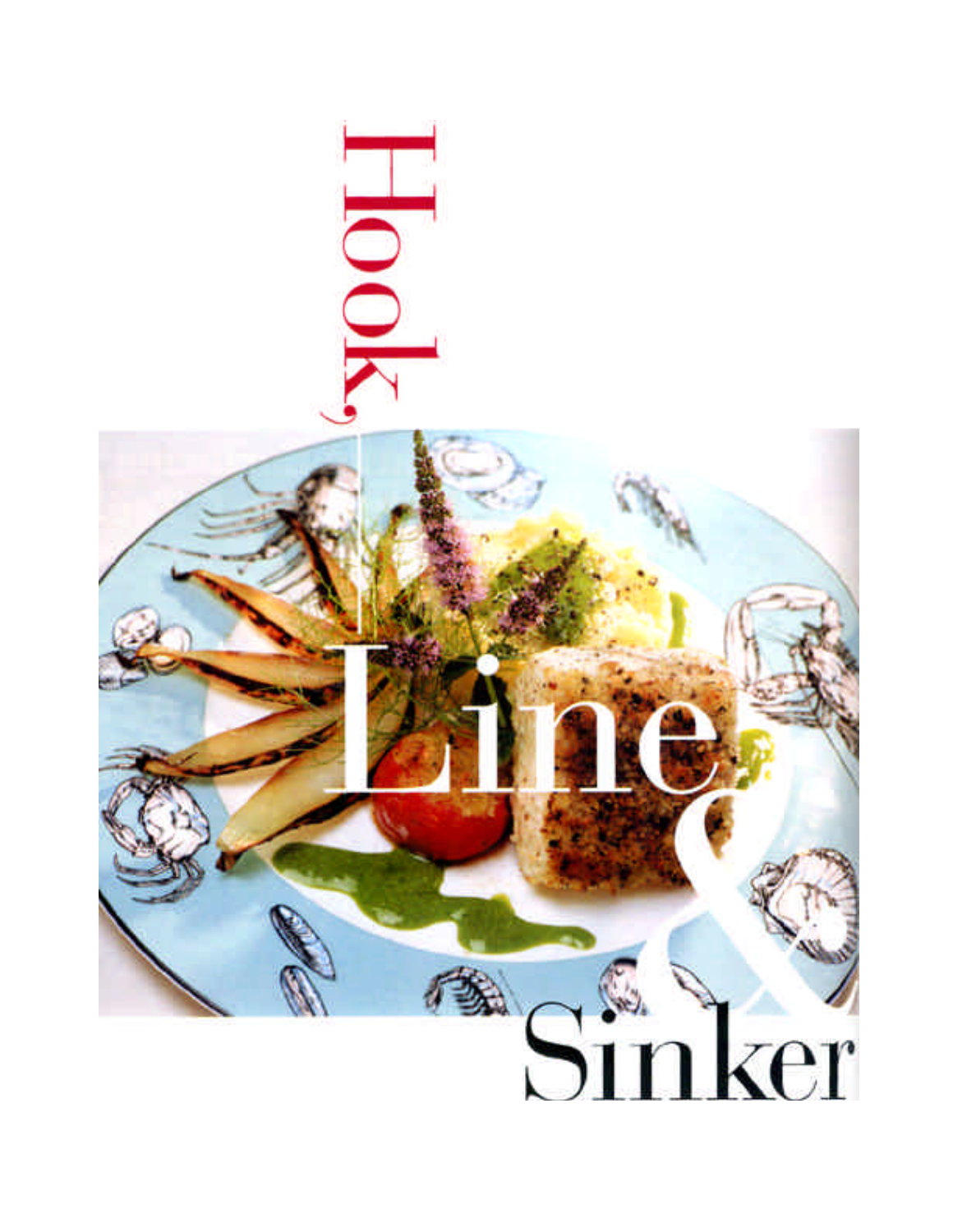

topping of crumbled potato chips don't die eas-

ily. But palates evolve. Dietary tides turn.

Seafood tops most daily-special lists at clubs

and restaurants across the country, thanks to

## Savory Seafood entrees reel in members

the triumvirate achievement of fisherman, fish-

mongers, and chefs extraordinaire. Superb

quality, fresh -not frozen- seafood is only a

phone call, e-mail, or fax transmission away.

But who you gonna call?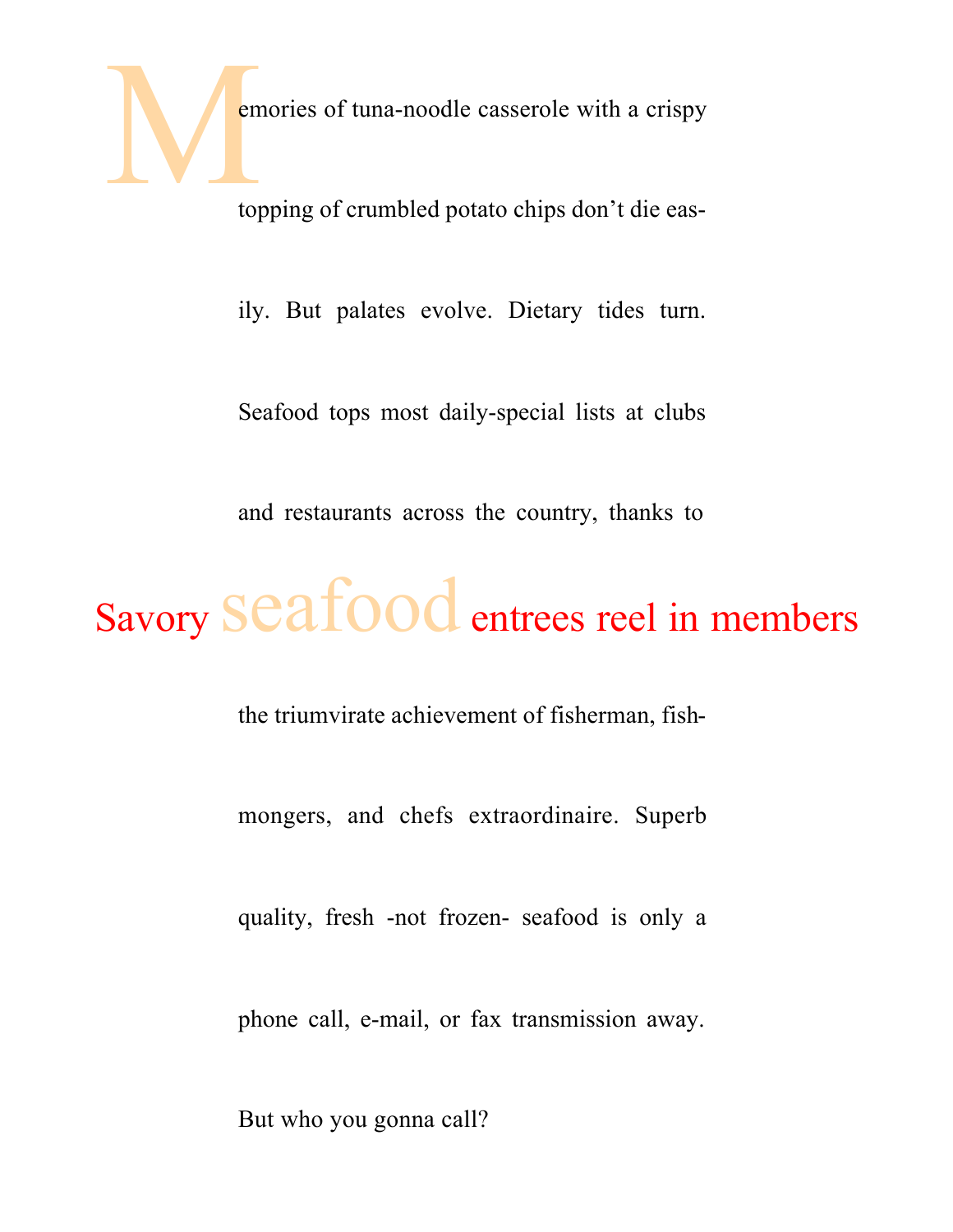Never underestimate the power of advertising. Mike McCarthy, general manager of Pottawattomie Country Club in Michigan City, IN, called seafood wholesaler Triar Seafood in Hollywood, FL, after reading the company's print ad. While golf and outdoor swimming are the greater-Chicago club's mainstays from April through Labor Day, fine dining is centerstage year round. "Our 30-day product trial turned into a six-year relationship," McCarthy said.

For the club manager or chef, building a relationship at the wholesale or purveyor level involves the same things any good relationship does - trust and reliability. Pottawhattomie Executive Chef Rick Brueggeman's weekly conversations with Triar's President Peter Jarvis are deceptively casual exchanges where the two talk over "what looks good," before Brueggeman places his order. By 2 p.m. the next day, Federal Express delivers a compartmentalized shipping container gel-packed with seafood so fresh it barely had time to dress for the airport.

McCarthy and Brueggeman collaborate on menu decisions, making weekly changes to the right side of the club's seven- to nine-item menu, which features three seafood entrees in season, two in the offseason. Tuna and swordfish sell best, hut the big crowd-pleaser inseason is the club's Friday Night Family Buffet. The appetizer table brims with specialties like Brueggeman 's hickory- and applewood-smoked scallops finished with a roasted tomato chutney, prawn-size shrimp, crab legs, and whole fish like snapper, grouper, and wahoo cut to order. Whole

lobster stuffed with seafood dressing highlights the menu at leas

once a year as part of the club's New England Seafood Dinners.

"Chefs today are artists, and like any artist, they love the artistic challenge of creating new menu items, of introducing members to new and exotic tastes," Jarvis said. He typically sends first-time clients a courtesy package with samples of every item in a day's catch to introduce Triar's "shore-to-door in 24" service. The former food and beverage manager and self-described fish monger has personally overseen every step, from the suppliers' boats to the plates set before discriminating diners. "We're only as good as the weakest link in the chain," he noted. "The key in this business is knowing how and knowing when."

Any chef worth his or her Old Bay Seasoning must combine seafood know-how with knowwhen, because a solid knowledge base in buying, preparing, or serving fresh seafood defines the crucial difference between rave reviews and tepid responses. Putting the best piece of fish on the plate is a team effort of the supplier and the

culinarian overseeing seafood handling and storage. "What makes fish taste good and last longer starts with handling on the boat." Jarvis said.

Boats must be clean, bacteriafree and maintain proper oxygen and temperature levels. Heat causes bacteria, so fish is buried in ice as soon as it's gutted. Knowing how to read visual clues is vital. "I want to the sure the fish is firm, the flesh is translucent, with bright skin, Jarvis explained. "The meat should be shiny, not dull, and the color should be illuminated."

From the moment a fish leave the water, regulations governing temperature, handling, and shipping are in force. Once-voluntary industry guidelines became law in 1998 when the Food and D Drug Administration enacted Hazard Analysis Critical Control Points, H.A.C.C.P., which set strict handling and record-keeping standards monitoring each step is seafood processing. "H.A.C.C.P. made good players even better," Jarvis said.

Properly maintained seafood well chilled, in airtight, leak-proof containers - has a shelf life of five to seven days once it reaches the club kitchen. The shipping secret to maintain optimal freshness: no dead air. "Packing (with an absence of oxygen) is as important as the fisherman and the chef," Jarvis explained.

Chef Robert Malone of Treesdale Golf and Country Club in Gibsonia, PA, takes the temperature of everything that comes in the door. "If it isn't right, it goes right back on the truck. Seafood should register 32 to 34 degrees," he explained. "Above 36 degrees, you lose quality" After inspecting and rinsing, seafood goes into a perforated pan with no water on the fish, then is covered and refrigerated. Malone prefers buying in small increments for maximum freshness.

As soon as his seafood order arrives, Chef Chris Desens, CEC, of the Racquet Club in Ladue, MO, makes sure it is repacked in ice, and kept cold, guaranteeing the best flavor, Educating his staff is an ongoing process. "I show my staff what the fish should book and smell like, how dishes are prepared and finished," Desens said. Besides his relationships with purveyors like Triar in Florida or Foley Fish in Boston, Desens believes a sec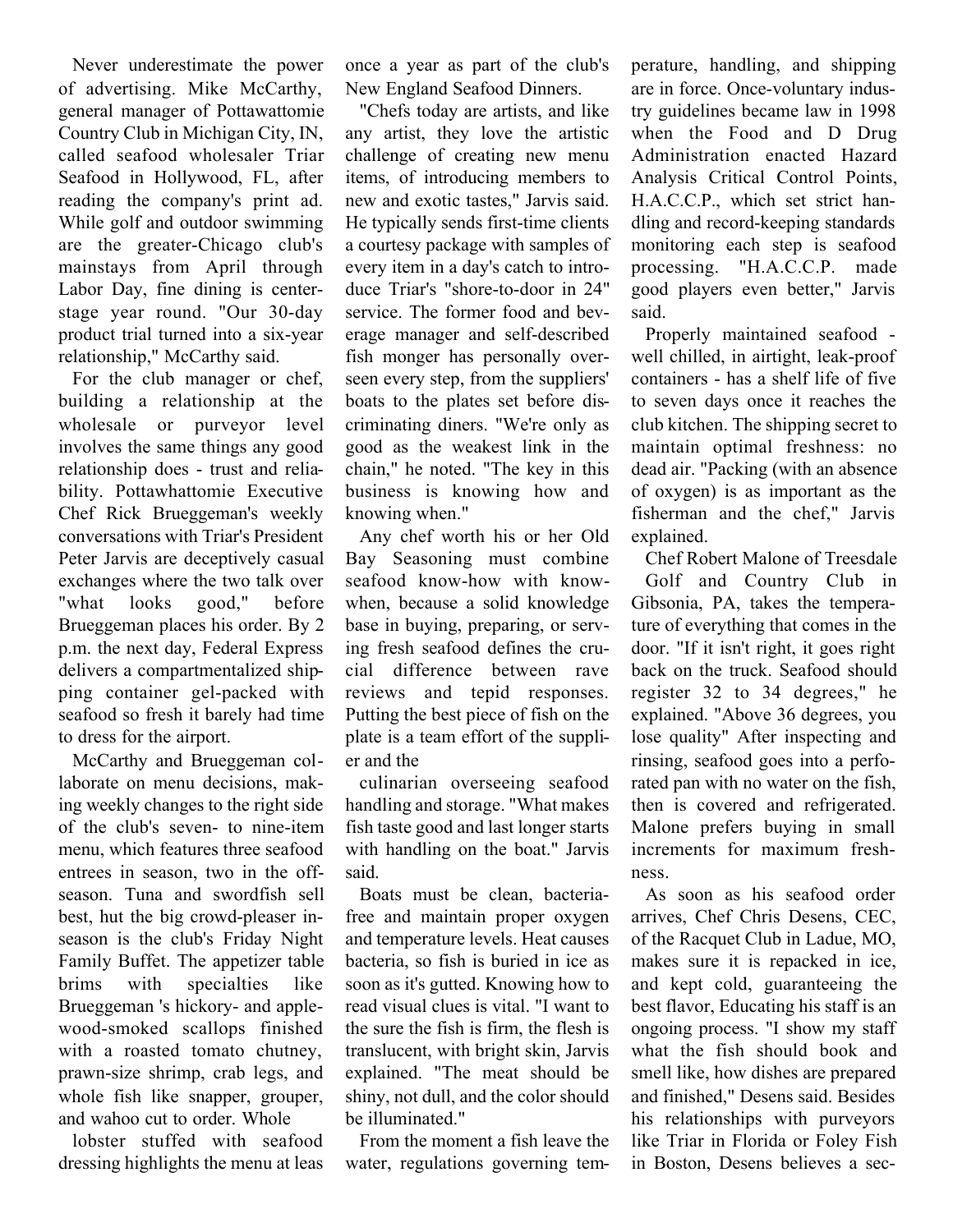ondary source locally is as important as his culinary expertise - especially when certain varieties become scarce. "I can call Bob's Seafood (in St. Louis at 8 a.m., and have delivery by 9:30 a.m. The same person cuts the fish every day, and (that person) knows what you like and how you like it," he added.

"Educating the house" is even more critical in rural areas, where fewer kitchen staff members are professionally trained. At KC's restaurant, two hours south of Memphis in Cleveland, MS, Executive Chef and co-owner Walls' Joe trains staff from the ground up. Drawing patrons to fresh-seafood appetizers and daily specials in a "meat-and-potatoes" town, Joe buys only several days' supply for optimum freshness. Preparations are simple, keeping flavors light and sauces clean: vinaigrettes, broths and reductions finish grilled or sautéed shrimp, scallops, crab, calamari, or lobster.

When he isn't in KC's kitchen, Joe's post as Executive Chef of the Viking Range Co., in Memphis, gives him ample opportunities to observe new directions in food in seminars at the Viking's Culinary Arts Center. "I see a trend to a lot of raw preparation in non-Asian places," he said. We have no prob1em selling raw preparations like sushi and sashimi because the dining public is well educated, they eat well, and they've been to sushi bars."

Once the fish that was swimming in the Atlantic yesterday afternoon has landed in the pan - possibly 2000 miles from the shoreline chefs eagerly seek new ways to garner gastronomic high-fives. To WalIv Joe, putting an inventive special like barely seared, sushi-grade tuna with yuzu (Japanese citrus

fruit) juice, honey and soy sauce, or offerings of fresh abalone and eel from New Jersey-purveyor Prawnco, illustrate the lack of price resistance club managers and chefs ace, despite seafood's increased cost.

Price is a factor more in terms of portion size than members' reluctance to paying for "top of the catch" seafood - plus freight - from purveyors like Triar or Joe's Stone Crab in Miami Beach, Fl "People are generally eating less, but ordering two, three, or four courses," Joe noted. "I can price accordingly 1w watching the portion size, without a small look to the plate." Another value-added technique pairs an entree with an accompaniment, like Chilean sea bass with rock-shrimp risotto.

Fame is another aspect overriding price opposition. James McClendon is president of Joe's Stone Crab, the sole supplier of stone crabs to the legendary Miami Beach restaurant of the same name. "Lots of people eat at Joe's when they re in Miami Beach," he said. "We take the typical Joe's meal, and ship 'the Joe's experience' to the club." McClendon says the popularity of club-sponsored "Joe's Nights" is so great, clubs often have seatings on two consecutive nights to accommodate demand, however pricey. The Penn Club in New York City and Philmont Country Club in Huntington Valley, PA, are veteran hosts of "Joes Nights."

Melanie Gaffin, director of catering at the Philmont Country Club, said that they hold "Joe's stone Crab" Nights on two consecutive nights (300 members each evening) in October, and two nights in April to accommodate the demand. Philmont has been hosting these dinners for years, and despite the cost to members, the turnout is exceptional every time. "We lose money, hut because we're a private club, we do it for our members," said Gaffin.

The authentic Joe's Stone Crab meal - complete with bib, Joe's special tangy cole slaw, cold stone crabs in mustard sauce, Manhattanstyle clam chowder, creamed spinach and famous Key Lime pie, and assorted trimmings - is icepacked and on its way by h p.m., for overnight delivery to the club kitchen between 10 am. and noon. 'We can have the executive chef at toes Stone Crab (restaurant) talk with the club chef, if desired." McClendon added.

Getting the best possible seafood may involve a plane ride, but "TreesdaIe Chef Robert Malone insists the heavy sauces stay home. "The main ingredient of what you cook should be what you taste first," he said. "The first bite should be what is featured, then the palate should dance by what is accentuating that first taste." Malone makes seasonal menu changes four times a year to meet the high expectations of the young club's 720 members, where the average age is between 35 and 45. Many members travel internationally, and bring back menus to share with their chef. Escolar and Chilean sea bass are fin-to-fin among "foodies" current favorites

Malone's "heart-healing" dinners use herbs and greens for flavor, rather than fat: Grilled tuna steak with a chipolte rub is finished with an orange/cilantro/pesto. His recipe for pan-seared, sesame-encrusted salmon in a soy/wasabi reduction sauce meets members' high expectations and their desire to stay above trends.

At the Racquet Club in Ladue,